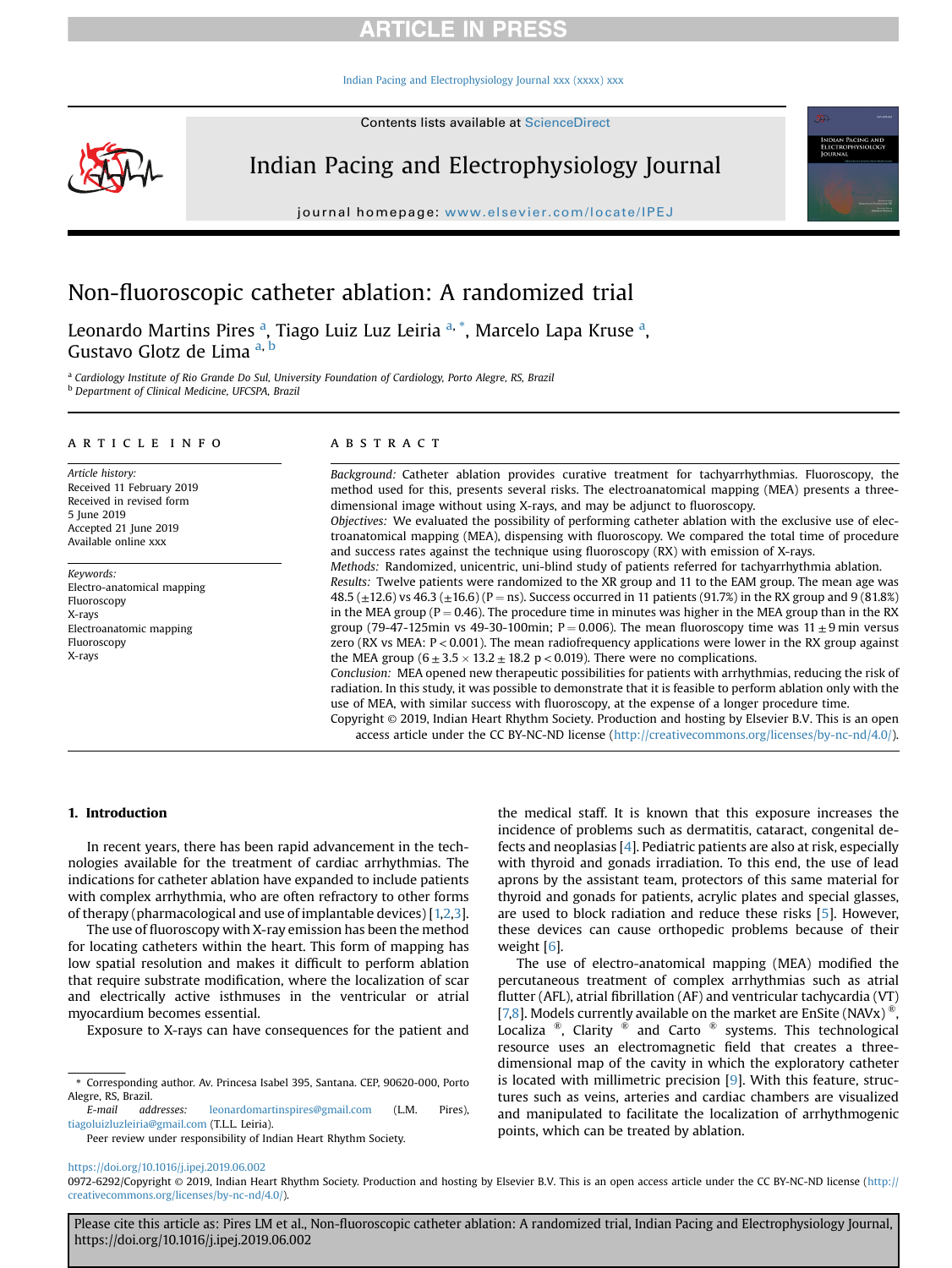2 L.M. Pires et al. / Indian Pacing and Electrophysiology Journal xxx (xxxx) xxx

The exclusive use of MEA can be used to treat cardiac arrhythmias. Thus, we propose a study comparing therapeutic ablation procedures using conventional fluoroscopy image against the use of isolated MEA image in relation to success rate and procedure time.

# 2. Methods

Patients with arrhythmia and indication for ablation were selected at the Cardiology Insitute (IC-FUC). Diagnostic electrophysiological studies, AF ablation and cases in which the two techniques could be used were excluded. The study was approved by the local Research Ethics Committee and all patients were submitted to an informed consent term.

The procedures were perfromed at the Laboratory of Electrophysiology of our Institution with a "C" Arm fluoroscopy equipment. Were used during the electrophysiology procedures the workstation Prucka®, Medtronic stimulator and EnSite® electroanatomical mapping system (St Jude Medical). All patients underwent intravenous sedation with propofol (100-150mcg/kg/min), midazolan (0.02–0.04 mg/kg) and fentanyl (0.5-2mcg/kg). Patients submitted to ventricular outflow tract ventricular arrhythmias did not used propofol. Right femoral veins were punctured with the introduction of three sheath introducers. In patients in the RX group, fluoroscopy with traditional technology was used, with bone images and a heart shadow as a reference for the introduction and placement of the catheters at their specific sites.

# 2.1. Manipulation and positioning of catheters in the exclusive electroanatomical system

A three-dimensional reconstruction of the vena cava through a multipolar exploratory catheter (His catheter) was performed for the placement of the catheters in the MEA patients, and the use of X-rays to reach the heart was not necessary at any time. The  $EnSite^{\circledR}$ system allows visualization of the catheters and their identification by color and spacing between the poles. Initially, the catheter to be positioned in the region of the His bundle was advanced until endocavitary signaling of the right ventricle and then repositioned with traction and torque movement to the septum until the appearance of the electrogram of the His bundle. Then, if a catheter was needed in the right atrium, it was positioned in the right atrium following the reconstruction performed by the His catheter. If a multipolar diagnostic catheter was used for the coronary sinus, it was also positioned following reconstruction by the His catheter and advanced until direct ventricular endocavitary signal was observed and then repositioned with traction, flexion and torque from the catheter to the septum, below the catheter already positioned in the His bundle, observing the endocavitary sign of the coronary sinus. Upon perceiving this endocavitary signal, the final positioning of the catheter with a slight deflection movement and introduction of the catheter through the coronary sinus was initiated. Positioning of ablation catheters in right chambers also followed the same principle. If pre-excitation was observed on the baseline electrocardiogram or during the electrophysiological study or left ventricular arrhythmia, a right femoral artery puncture was performed for the introduction of a retrograde aortic ablation catheter using the same method described previously for positioning the catheters in the interior the vessel and the left ventricle without the need for fluoroscopy. In all patients, atrial and ventricular pacing protocols were used to diagnose arrhythmias. When there was no success in these maneuvers, intravenous isoproterenol (2-10mcg/min) could also be used. If during or after the procedure there was suspicion of cardiac tamponade or valvular lesion, echocardiography would be performed promptly.

### 2.2. Outcomes

The outcomes measured in our study were the time of puncture (measurement of the time of entry of the patient into the room until the beginning of punctures for introduction of catheters), time of punctures (measurement of the duration of punctures for introduction of catheters), time of ablation (time after completion of the punctures until the end of the examination), total procedure time (sum of puncture time, puncture and ablation times), fluoroscopy time (total fluoroscopy time, if used in the procedure), success rates of therapeutic procedures and assessed the safety of the procedure using MEA alone.

The database was stored in the Microsoft Excel 2004 program. Assuming a pooled standard deviation of 15 min, the study would require a sample size of 9 patients for each group (i.e. a total sample size of at least 18, assuming equal group sizes), to achieve a power of 80% and a level of significance of 5% (two sided), for detecting a true difference between the test and the reference group of 20 (i.e. 80–60) minutes. Continuous data were analyzed by Student's t-test for repeated measures and comparisons between the two samples. For the analysis of the difference between the categorical variables, the chi-square test (Fischer) was used. For asymmetric variables, the Mann-Whitney test and ANCOVA were used for repeated measures. Statistical analysis was performed on SPSS (IBM Corp. Released 2013. IBM SPSS Statistics for Windows, Version 22.0, Armonk, NY: IBM Corp.). The randomization occurred at the time the procedure was scheduled (randomization pre-determined by the site [www.randomizer.org](http://www.randomizer.org)) and the operator was informed at this time in which group the patient would be (MEA or RX). The analysis of the study was blinded to the statistic team.

The study was financed with funds from the Universal Announcement of CNPq 2012.

# 3. Results

Twelve patients in the group with fluoroscopy (RX group) and 11 patients in the group with exclusive use of MEA without fluoroscopy (MEA group) were selected. Demographic data are shown in Table 1. There was no difference in age between groups. In both groups, the female gender was predominant. Most patients in both groups were using some medication to control the arrhythmia. The most frequent indication for performing the procedure was

| Table 1           |
|-------------------|
| Demographic data. |

| Group RX<br>$N = 12$ |                   | Group MEA<br>$N = 11$ | P      |
|----------------------|-------------------|-----------------------|--------|
| $Age - years (DP)$   | 48,5 $(\pm 12.6)$ | 46,3 $(\pm 16, 6)$    | ns     |
| Gender (%)           |                   |                       |        |
| Female               | 7 (58%)           | 7(63%)                | ns     |
| Medications (%)      |                   |                       |        |
| Beta-blocker         | 4 (33,3%)         | 3(27,3%)              | ns     |
| Sotalol              | 2(16,7%)          | 3(27,3%)              | ns     |
| Amiodaron            | $1(8,3\%)$        | 0                     | ns     |
| Propafenon           | <sup>0</sup>      | 1 (9%)                | ns     |
| Verapamil            | 3(25%)            | $\Omega$              | ns     |
| No medicatio         | 2(16,7%)          | 4 (36,4%)             | ns     |
| Induction (%)        |                   |                       |        |
| <b>TSVP</b>          | 9(75%)            | 2(18%)                | < 0.01 |
| FLA paroxismal       | $1(8,3\%)$        | 0                     | ns     |
| FLA permanent        | 0                 | 4 (36,4%)             | < 0.01 |
| ESV                  | $1(8,3\%)$        | 2(18%)                | ns     |
| WPW                  | $1(8,3\%)$        | 3(27,3%)              | ns     |

Subtitle  $-RX =$  fluoroscopy; MEA = electroanatomical mapping; TSVP = paroxismal supraventricular tachycardia;  $FLA = \text{atrial flutter}$ ;  $ESV = \text{ventricular extrassystole}$ ;  $WPW = pre-excitation syndrome.$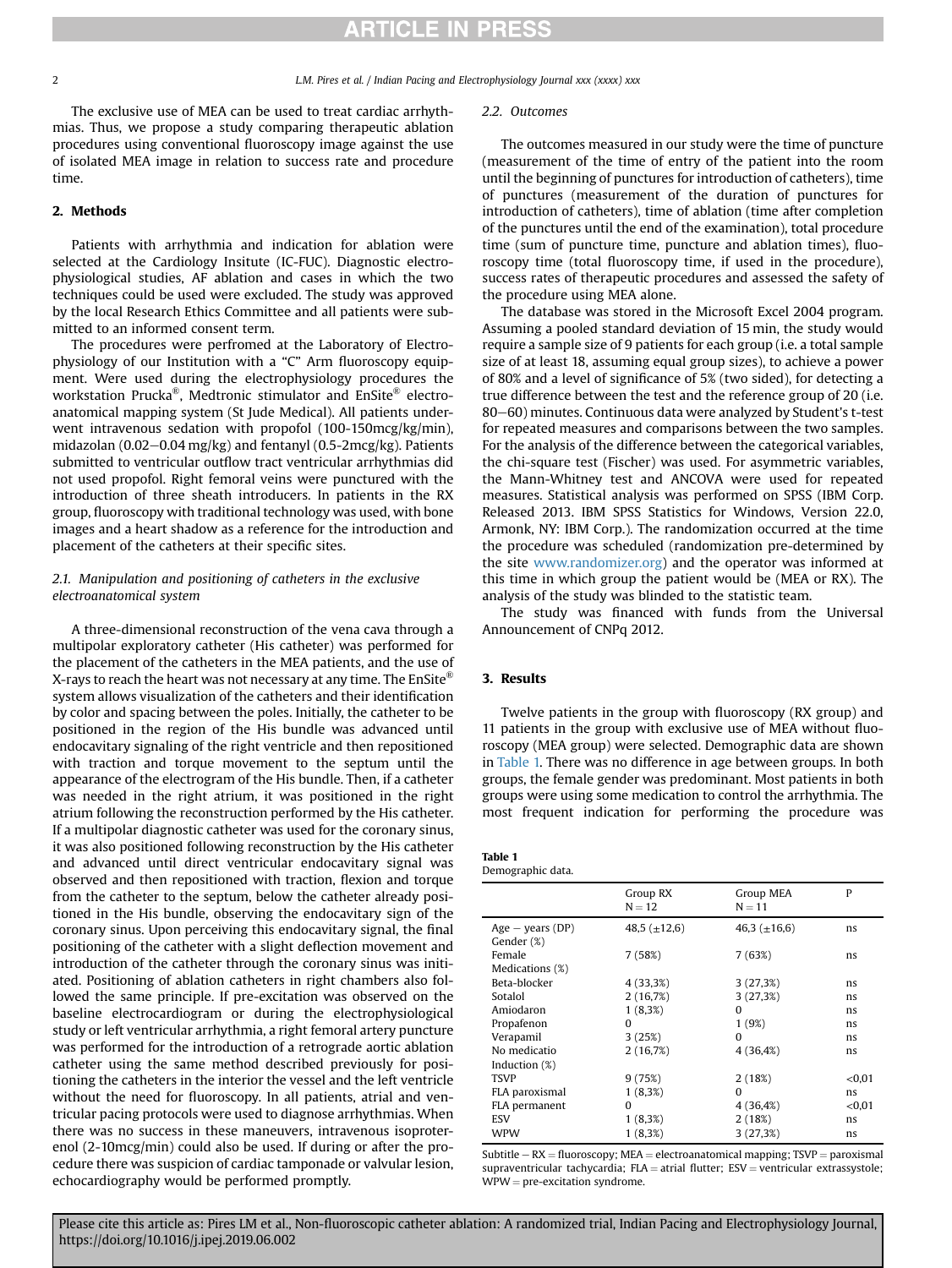L.M. Pires et al. / Indian Pacing and Electrophysiology Journal xxx (xxxx) xxx 33

paroxysmal supraventricular tachycardia (PSVT) with 9 cases in the RX group ( $p < 0.01$ ) and atrial flutter (FLA) with 4 cases in the MEA group ( $p < 0.01$ ).

On the day of the procedure, 11 patients were in sinus rhythm (RS) and 1 with pre-excitation (WPW). Of the patients in RS, one presented ventricular extrasystoles (ESV) and another presented a history of paroxysmal FLA. In the MEA group, 5 patients were in RS, 3 in FLA and 3 in WPW. Of the patients in RS, 2 had ESV and another had a history of paroxysmal FLA. Most of the patients used 3 catheters (two diagnoses and one ablation) for the examination. The 3 patients with FLA used 8 mm tip ablation catheters, while the others had 4 mm tip catheters. The RX group used a significantly lower proportion of decapolar type catheters when compared to the MEA group (33% x 81; %  $p < 0.026$ ). The mean conduction intervals were AH 98.3 ms (DP $\pm$ 32.7 ms) and HV 40.6 ms ( $\pm$ 6.5 ms) in the RX and AH groups (excluding patients with FLA) 73.1 ms ( $DP<sub>±</sub>13$ , 9 ms) and HV (including patients with FLA) 37.2 ms  $(DP<sub>±</sub>15.2 \text{ ms})$  in the MEA group. The majority of patients in the RX group presented nodal reentrant tachycardia as diagnosis  $(58.3\% \times 18.2\%$ , p < 0.01). All patients with WPW had left lateral bundles with anterograde conduction. All patients with ESV had the right ventricular outflow tract as the arrhythmia focus. Isoproterenol was more commonly used in the RX group for induction of arrhythmias than in the MEA group  $(50\% \times 18\%)$ p < 0.012). The median total time of the procedures was lower in the RX group than in the MEA group (49 min  $\times$  79 min, p  $<$  0.006), as well as the mean time of porta-puncture (11.7 min  $\times$  17 min,  $p < 0.003$ ) and time median ablation (26.5 min  $\times$  55 min, 0.012). Mean puncture time was similar between groups (9.1 min  $\times$  7 min,  $p = 0.169$ ). The mean number of radiofrequency energy applications in the RX group was lower  $(6 \pm 3.5 \times 13.2 \pm 18.2 \text{ p} < 0.019)$ . Immediate success (at hospital discharge) was similar between the groups - RX 11 patients and MEA 9 patients  $(91.7\% \times 81.8\%)$  $p = 0.46$ ). In the RX group the failure occurred with a patient with WPW and in the MEA group a patient with ESVSVD. One patient with FLA of the MEA group presented the arrhythmia in the left atrium and, because they did not agree to perform the transeptal puncture, no ablation was performed. Another patient in the MEA group with FLA in the right atrium presented arrhythmia reversal for RS; however, no bidirectional blockade of the ablation line was observed in the cavo-tricuspid isthmus. There were no complications during the procedures in both groups. Table 2 presents the data described.

Fluroscopy was not used in any of the MEA cases. The mean fluroscopy time of the RX group was  $12.3 \pm 8.5$  min. [Figs. 1 and 2](#page-3-0) demonstrate slow pathway AV ablation in a patient with TRN. [Fig. 3](#page-4-0) shows ablation of a left lateral bundle during tachyarrhythmia.

These patients were observed for a period of 12 months after performing their procedures. Tachycardia recurred by nodal reentry two months later in one patient in the RX group. The patient was submitted to a new procedure, with new ablation of the slow pathway AV node with final resolution. There were no other recurrences in the other patients.

### 4. Discussion

The evolution of electrophysiology in diagnostic and therapeutic procedures has advanced significantly in recent years. The introduction of the MEA system opened new diagnostic and therapeutic possibilities for patients with complex arrhythmias. In a study of 21 pediatric patients referred for right pathway ablation, the use of fluoroscopy was reduced by 90% with concomitant use of MEA, after experience accumulated in seven cases, and was abandoned after another five new cases [\[10](#page-5-0)]. The use of MEA was effective in

| Table<br><br>$\sim$ |  |
|---------------------|--|
|                     |  |

| Procedure data. |  |
|-----------------|--|

|                           | Group RX<br>$N = 12$ | <b>Group MEA</b><br>$N = 11$ |           |
|---------------------------|----------------------|------------------------------|-----------|
| $R$ hythm $(\%)$          |                      |                              |           |
| <b>RS</b>                 | 11 (91,7%)           | 5(45, 4%)                    |           |
| <b>WPW</b>                | $1(8,3\%)$           | 3(27,3%)                     |           |
| <b>FLA</b>                | 0                    | 3(27,3%)                     |           |
| Catheters (DP)            |                      |                              |           |
| Quadripolar               | 21                   | 6                            |           |
| -Decapolar                | 4                    | 9                            |           |
| Ablation 4 mm             | 11                   | $\overline{7}$               |           |
| Ablation 8 mm             | $\mathbf{1}$         | $\overline{4}$               |           |
| Intervals (DP)            |                      |                              |           |
| AH                        | 98,3 $(\pm 2,7)$     | 73,1 $(\pm 13.9)^*$          | 0.036     |
| HV                        | 40,6 $(\pm 6.5)$     | $37,2 \ (\pm 15,2)$          | 0,054     |
| Arrhythmias               |                      |                              |           |
| <b>TRN</b>                | 7(58,3%)             | 2(18,2%)                     |           |
| WPW - LE                  | 2(16,7%)             | 3(27,3%)                     |           |
| <b>ESVSVD</b>             | 1(8,3%)              | 2(18,2%)                     |           |
| $FLA - D$                 | 1(8,3%)              | 2(18,2%)                     |           |
| $FIA - E$                 | $\Omega$             | $1(9,1\%)$                   |           |
| No induction              | $1(8,3\%)$           | $1(9,1\%)$                   |           |
| Isoproterenol (%)         | 6(50%)               | 2(18,2%)                     | 0,012     |
| $N°$ aplications          |                      |                              |           |
| Mean (DP)                 | $6 (+3,5)$           | $13,2 \ (\pm 18,2)$          | 0,019     |
| Success (%)<br>11 (85,7%) |                      | 9(81,8%)                     | ns        |
| Times (min) (DP)          |                      |                              |           |
| Door-punction             | 11,7 $(\pm 2.8)$     | 17 $(\pm 4.6)$               | 0,003     |
| Punction                  | 9,1 $(\pm 4,2)$      | 7,0 $(\pm 2,7)$              | 0,169     |
| Ablation                  | $26,5(9-81)$         | $55(22-130)$                 | 0,012     |
| Total                     | $49(30-100)$         | 79 (47-125)                  | 0,006     |
| Fluoroscopy               | $12,33 \ (\pm 8,5)$  | zero                         | <b>Ns</b> |

Subtitle  $- RX =$  fluoroscopy; MEA = electroanatomic mapping; DP = standart deviation;  $TSVP =$  paroxismal supraventricular tachycardia;  $FLA = flutter$  atrial;  $ESV =$  ventricular extrasystole; WPW = pre-excitation syndrome; FLA-D = right atrial flutter; FLA-E = leeft atrial flutter; ESVSVD = right ventricular outflow extra-<br>systole, TRN = nodal reentrant tachycardia.

<sup>a</sup> Atrial flutter patients excluded.

the pediatric population in another, in which it was responsible for a decrease in the exposure of children to the use of X-rays during nodal reentrant (TRN) and atrioventricular reentrant (TRAV) ablation procedures [\[11](#page-5-0)]. Forty pediatric patients with TRN and TRAV were divided into two groups of procedure - one using only fluoroscopy and another fluoroscopy and MEA. X-ray exposure time was lower in the group that used MEA [[12\]](#page-5-0) concomitantly. A group of 11 patients with an accessory bundle on the right lateral wall underwent ablation with unsuccessful fluoroscopy performed a new procedure using MEA, which was successful in all cases [[13\]](#page-5-0). Nine pregnant patients with non-drug-controlled supraventricular tachycardias were submitted to ablation using MEA and a minimum of fluoroscopy time, and there were no recurrences after the procedure [\[14](#page-5-0)]. In the study, fluoroscopy and MEA (using two different systems - Carto  $\infty$  and the Ensite (NAVx)  $\infty$  system) were compared against fluoroscopy only in TRN, TRAV and FLA ablation in 145 patients. The use of flurosocopy and MEA presented a shorter exposure time to radiation. However, total procedure time, shortand long-term success, complication rates, and absence of symptoms were similar between the groups [[15\]](#page-5-0). Ablation of FLA with fluoroscopy against MEA and fluoroscopy was compared in a multicenter, randomized clinical trial involving 210 patients. Both techniques were effective in the treatment, but with less time of fluoroscopy and higher cost in the group that used MEA [[16\]](#page-5-0). In a recent study, paroxysmal AF was performed using MEA alone and intracardiac echography in a group of 20 patients, with success in 97% of the cases and without complications [[17](#page-5-0)]. In a multicenter study, it was demonstrated that it is possible to use a minimum of flurosocopy in patients with TSVP, without prejudice to the results,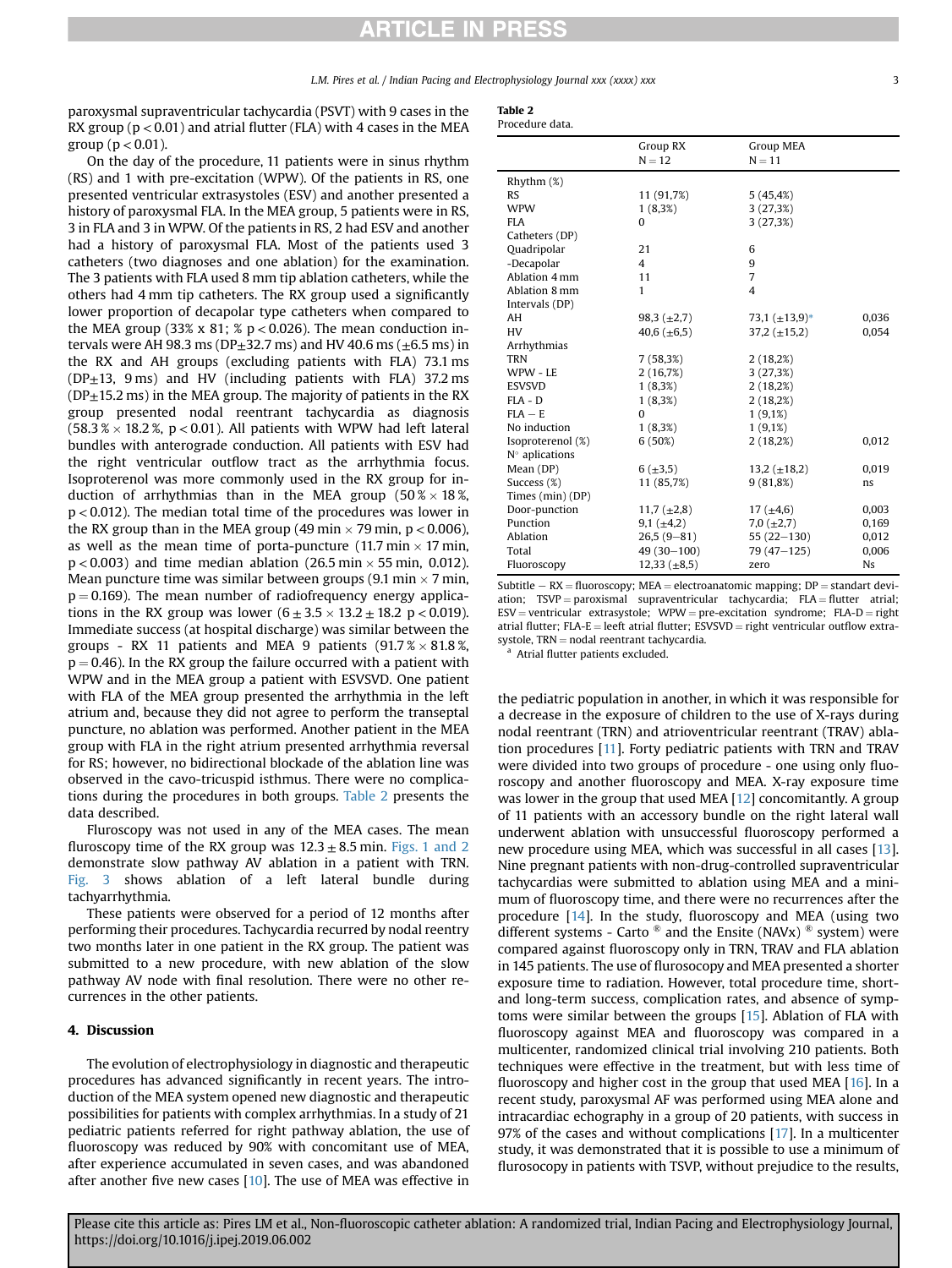#### 4 L.M. Pires et al. / Indian Pacing and Electrophysiology Journal xxx (xxxx) xxx

<span id="page-3-0"></span>

#### 11:34:21-0696

Fig. 1. Positioning of the catheters during ablation of nodal reetrant tachycardia. Left image (right anterior oblique view) shows catheter shadow with right bundle branch identification and His bundle region. It should be noted that the potential of His was identified in a region up to 1 cm in height. In the right image (left anterior oblique view), we note this fact, where we observed three levels of His, one more caudal, another intermediate and another more cranial. In part this may be due to the movement of the heart and the modification of the chest impedance during deep inspiration. However, it is important to clearly delineate this region to perform a safe application of radiofrequency. The structure in lilac is the coronary sinus. The blue spot (near the entrance of the coronary sinus) demonstrates a place where we obtained slow junctional rhythm. In red are other regions where the application of energy (15 s) did not trigger slow junctional rhythm.



Fig. 2. Recording of supraventricular tachycardia initiated with the introduction of atrial extrastimuli at an earlier age. A VA interval <60 ms is observed during tachycardia and concentric retrograde atrial activation.

### with the aid of MEA [[18\]](#page-5-0).

Currently, with the complexity of the arrhythmia ablation procedures, examination times are also prolonged. Therefore, the fluoroscopy time is increasing, with all the risks inherent to X-rays. The concomitant use in these MEA examinations not only helps to diagnose and treat arrhythmias, but also to reduce radiation risks in procedures that involve fluroroscopy. Although there are new technologies for the reduction of radiation during procedures in electrophysiology, not being exposed to fluoroscopy is better than being exposed.

In this study, we compared the use of fluoroscopy against the exclusive use of MEA in patients submitted to arrhythmia ablation. The results showed that it is possible to perform the procedure with satisfactory results. The success of the procedure was similar between groups. It is observed that it was not necessary to use fluoroscopy in any of the cases of MEA and that there was no intercurrence in the patients. However, it was observed that the punch times, ablation time and total time of examination were higher in the MEA group. Carrying time was probably higher because of the time spent in monitoring patients with the EnSite mapping system boards. The ablation time may have been influenced by other variables. A higher number of decapolar catheters were observed in the MEA group, which could require a longer time to position the catheters in the cardiac cavities, increasing the time of the examination in these patients. In the RX group, there was a higher number of - TRN ablations. When the covariance analysis was performed, adjusting for catheter type variables and procedure indication, it was observed that these did not significantly influence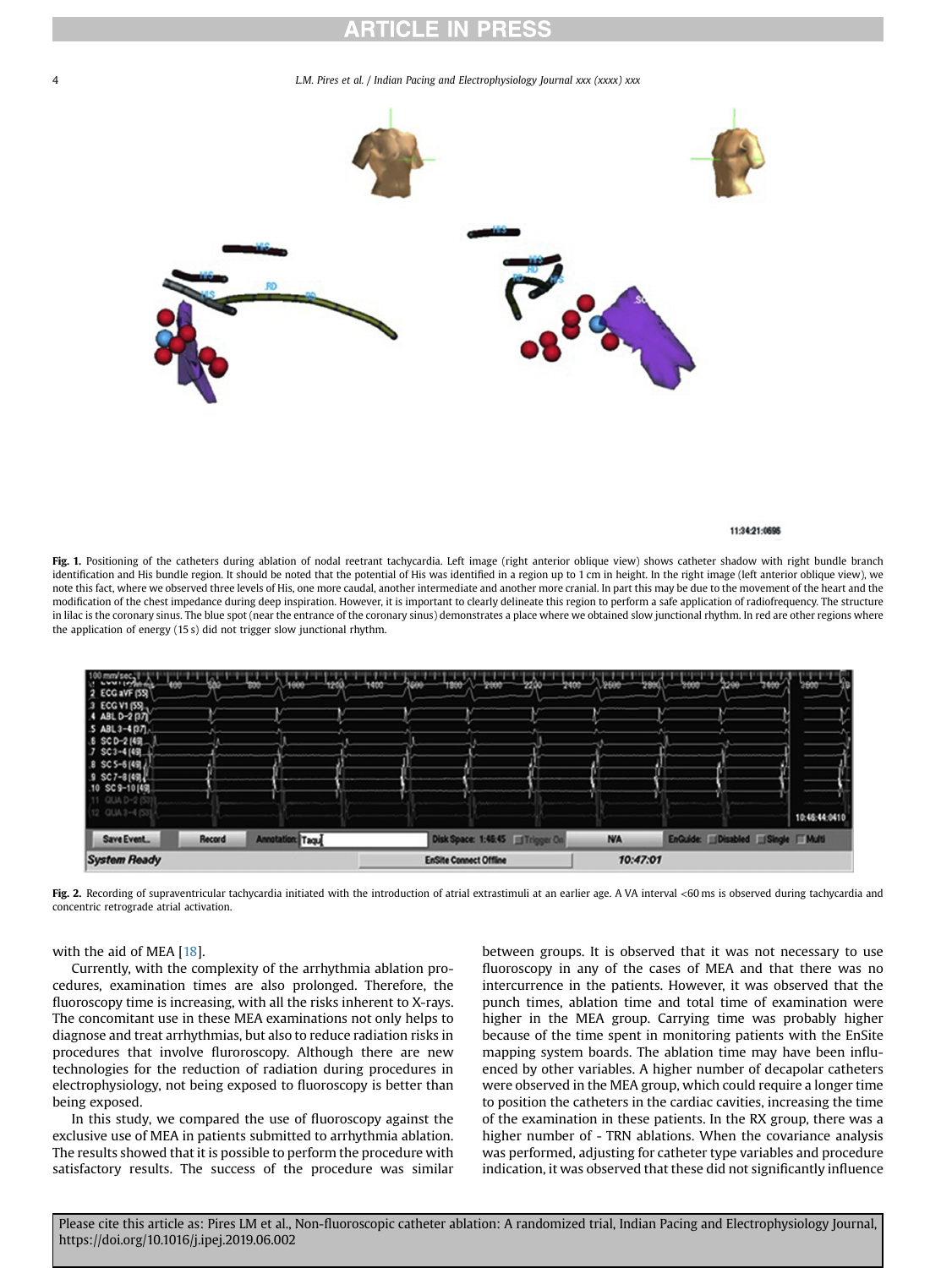L.M. Pires et al. / Indian Pacing and Electrophysiology Journal xxx (xxxx) xxx 5

<span id="page-4-0"></span>

Fig. 3. Left lateral bundle ablation during tachyarrhythmia due to atrioventricular reentry. Left (right anterior oblique view) and right (left anterior oblique view) images show shade of the catheters with identification of the His bundle, coronary sinus, and ablation catheter. The ablation catheter was introduced by the aorta retrograde. In brown, two points with precocity are observed where radiofrequency energy applications were performed for 10 s, without ending the arrhythmia. The dot marked in red demonstrates the site of greater precocity of VA signal during tachyarrhythmia, observed in the endocavitary tracing below the figures. After 7.6 s of radiofrequency energy application, the arrhythmia was terminated. After this application, no further induction was possible.

#### Table 3

Geometric means for different aspects of the duration of the procedure, ratio of means and 95% confidence interval (95% CI) by the Student t-test (univariate analysis) and ANCOVA (covariance analysis), adjusting for the indication and catheter type factors.

|                                                     | Univariate Analysis          |                             |                                 |                                       | Covariance Analysis |                              |                             |                            |                                            |                |
|-----------------------------------------------------|------------------------------|-----------------------------|---------------------------------|---------------------------------------|---------------------|------------------------------|-----------------------------|----------------------------|--------------------------------------------|----------------|
| Variável<br>Ablation time, min.<br>Total time, min. | MEA $n = 11$<br>56.2<br>81.9 | $RX_n = 12$<br>28.6<br>51.0 | $MEA/RX$ $(\%)$<br>96.5<br>60.7 | IC95%<br>19.8 a 221.5<br>16.6 a 121.5 | 0.010<br>0.006      | $MEA n = 11$<br>51.1<br>76.7 | $RX_n = 12$<br>30.5<br>53.3 | MEA/RX (%)<br>67.1<br>43.9 | IC95%<br>$-14.1$ a 225.8<br>$-6.7$ a 121.8 | 0.123<br>0.095 |

Subtitle MEA: electroanatomical mapping; RX: fluoroscopy.

the ablation time of the procedures (Table 3). Probably, longer ablation times and total examination time may have been influenced by adapting to the use of the new technology.

However, our study has some limitations. This is an uni-blind study, which already has its limitations. Routine echocardiography was not performed in our hospital by budget limits. There were no suspected cases of tamponade during procedures. In the outpatient follow-up, no valvular lesions were observed on echocardiography requested by the attending physicians. As the procedures were performed on a "C" arm fluoroscopy equipment, it was not possible to calculate the cumulative radiation dose. Due to this technical limitation to measure the cumulative radiation dose, the fluoroscopy time was used as our surrogate end point. Despite these limitations, it was demonstrated that the procedure without fluoroscopy is possible to be performed, with satisfactory result and safety.

# 5. Conclusion

The introduction of the MEA opened new therapeutic

possibilities for patients with arrhythmias, reducing radiation risks in procedures involving fluroroscopy. It may be possible to decrease the fluoroscopic time with the aid of newer techniques during ablation procedueres with increase in total procedure time and total health expenditure. However, fluoroscopic requirement may arise at any moment, though not encountered in this study.

# Funding Source

The study was financed with funds from the Universal Announcement of CNPq 2012.

### References

- [1] [Page RL, Joglar JA, Caldwell MA, et al. ACC/AHA/HRS guideline for the man](http://refhub.elsevier.com/S0972-6292(18)30225-0/sref1)[agement of adult patients with supraventricular tachycardia: a report of the](http://refhub.elsevier.com/S0972-6292(18)30225-0/sref1) [American college of cardiology/American heart association task force on](http://refhub.elsevier.com/S0972-6292(18)30225-0/sref1) [clinical practice guidelines and the heart rhythm society. Heart Rhythm](http://refhub.elsevier.com/S0972-6292(18)30225-0/sref1) 2015:13(4):e136-[221. 2016](http://refhub.elsevier.com/S0972-6292(18)30225-0/sref1).
- [2] [Al-Khatib SM, Stevenson WG, Ackerman MJ, et al. AHA/ACC/HRS guideline for](http://refhub.elsevier.com/S0972-6292(18)30225-0/sref2) [management of patients with ventricular arrhythmias and the prevention of](http://refhub.elsevier.com/S0972-6292(18)30225-0/sref2)